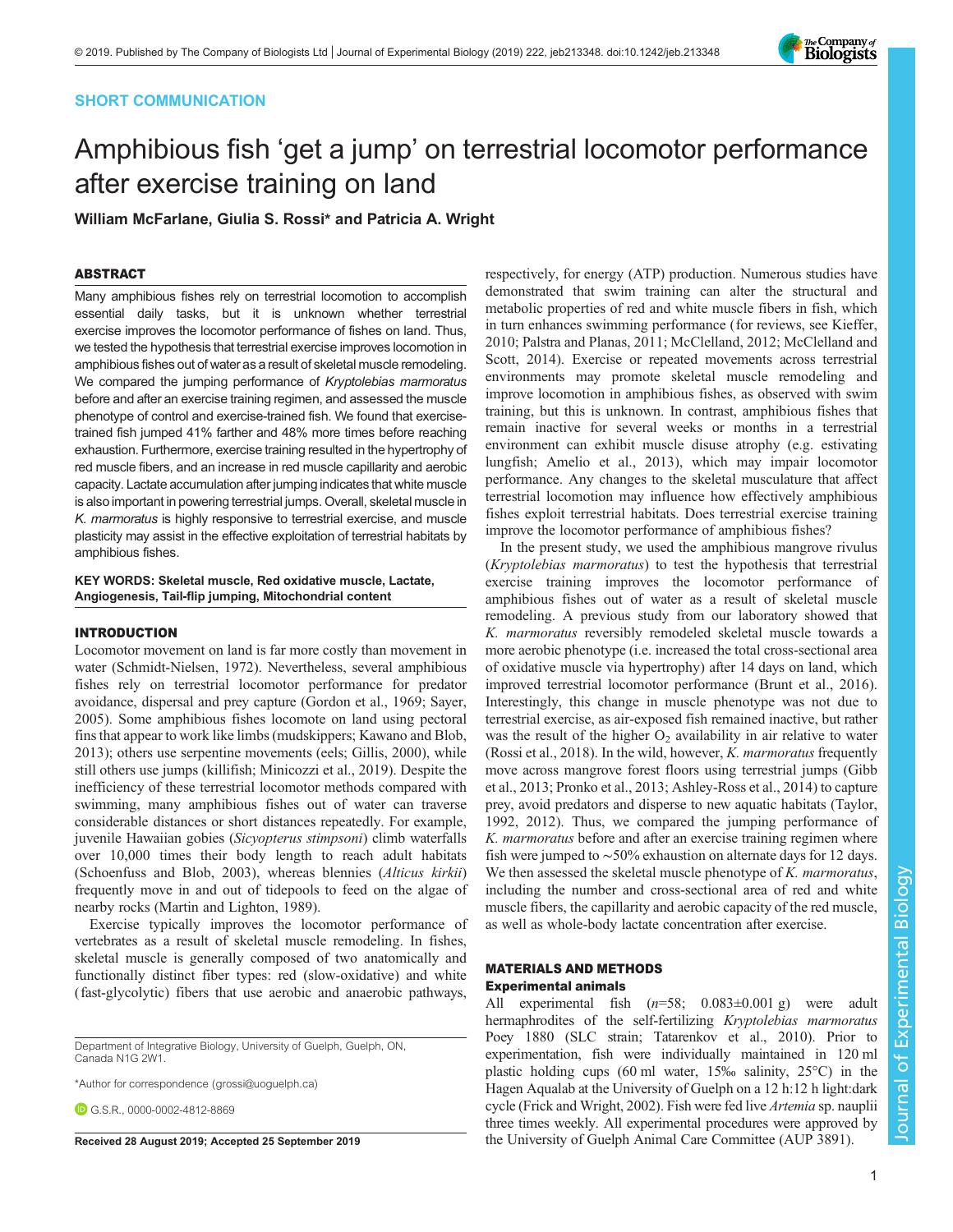## <span id="page-1-0"></span>Experimental protocol

We randomly assigned adult *K. marmoratus* hermaphrodites to one of two 14 day treatments: control  $(n=25; 0.080\pm0.001)$  g) or exercise  $(n=26; 0.085\pm0.002 \text{ g})$ . On day 0, all fish were subjected to a terrestrial locomotor performance test (i.e. jumped to exhaustion as previously described; [Rossi et al., 2019](#page-4-0)) to establish baseline locomotor performance. Briefly, fish were encouraged to jump via gentle prodding with a clicker ballpoint pen until they were exhausted, i.e. unresponsive to ∼10 prods (typically after ∼6 min). The jumping trials were video recorded and analyzed to quantify the total distance traveled and the number of jumps performed ([Brunt et al., 2016\)](#page-4-0). After the day 0 exhaustive test, the exercise group was induced to jump for 3 min (∼50% exhaustion) on days 2, 4, 6, 8, 10 and 12. Fish were jumped every second day, not daily, in order to prevent excessive handling and to allow for recovery between jumping bouts. Control fish were air exposed, but not jumped, on these same days for 3 min. We air-exposed control fish in 120 ml plastic cups to minimize voluntary jumping. In general, control fish jumped fewer than five times voluntarily upon transfer to air. All fish were maintained in water (∼60 ml, 15‰) and fasted during the experimental period to

ensure that exercise-trained fish did not obtain more food than untrained fish as a result of enhanced foraging abilities.

On day 14, a subset of fish (control,  $n=17$ ; exercise,  $n=18$ ) were jumped to exhaustion for comparison with the exhaustive jumping test on day 0, and then immediately euthanized via immersion in MS-222 (500 mg l<sup>-1</sup>). A ~3 mm transverse steak anterior to the dorsal fin was removed and processed for muscle phenotype analysis, as previously described ([Rossi et al., 2018](#page-4-0)). The remaining fish (control,  $n=8$ ; exercise,  $n=10$ ) were induced to jump submaximally (10 times) on day 14 ([Brunt et al., 2016\)](#page-4-0), immediately euthanized via ice-water immersion, and analyzed enzymatically for whole-body lactate concentration, as previously described ([Bergmeyer and Bernt, 1974\)](#page-4-0). Negative controls (i.e. nonjumped fish,  $n=7$ ) were also analyzed for whole-body lactate concentration. We standardized all lactate concentration measurements to the body volume (in liters) of each fish.

## Muscle phenotype

Red muscle fibers were identified by staining for slow myosin using mouse IgA primary antibody (S58; Developmental Studies



Fig. 1. Effect of exercise training on the distance traveled and the number of jumps performed by Kryptolebias marmoratus before exhaustion. Gardner–Altman estimation plots showing the paired mean difference in (A) the total distance traveled in body lengths, and (B) the number of jumps performed by control (left) and exercise-trained (right) K. marmoratus before and after the experimental period. Locomotor performance measures are plotted against the left axis as a slopegraph: each paired set of observations (before and after) is connected by a line. The paired mean difference (black dot) is plotted against the right axis as a bootstrap sampling distribution (gray distribution). The 95% confidence interval (CI) is indicated by the vertical error bar.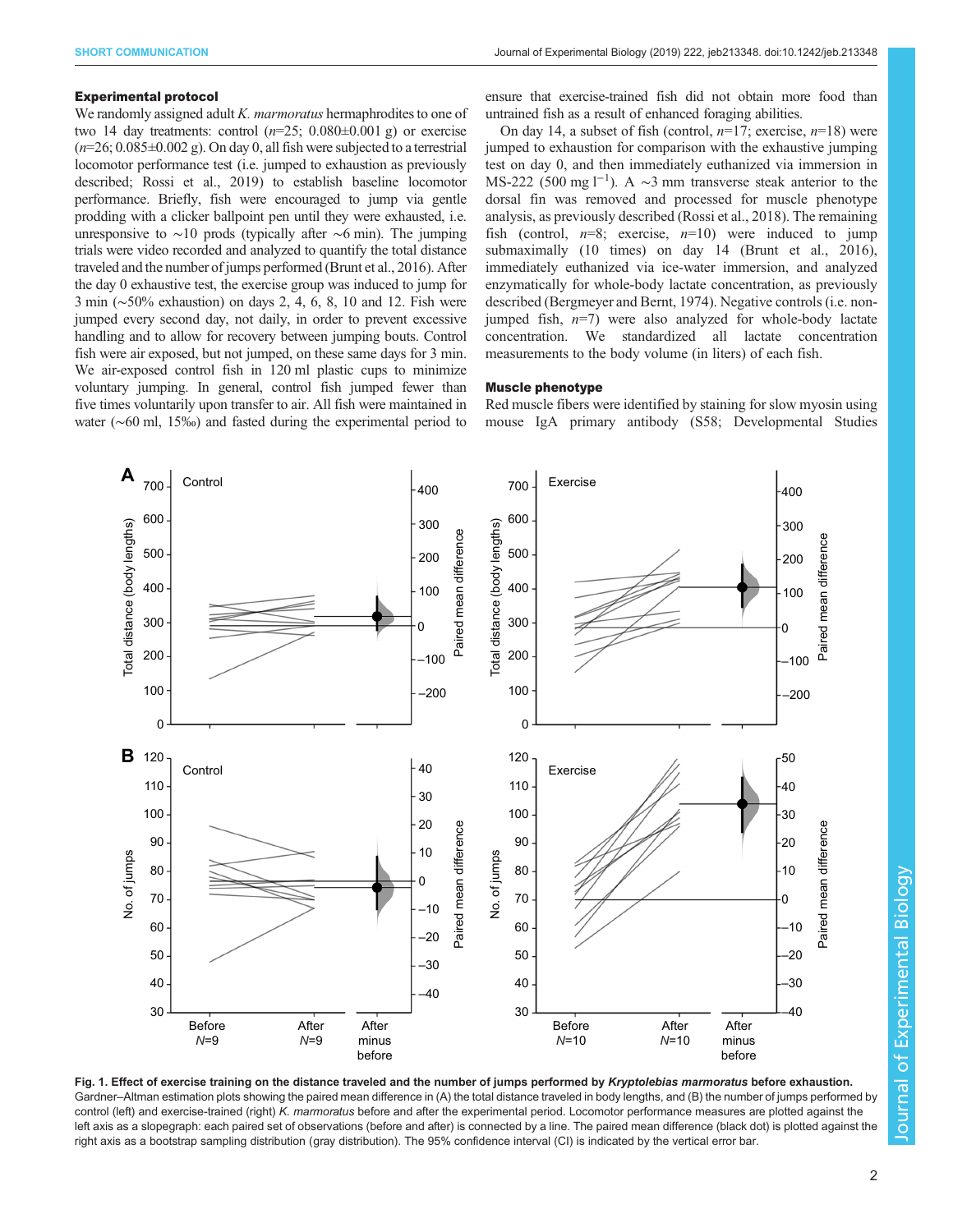<span id="page-2-0"></span>

Fig. 2. Effect of exercise training on the skeletal muscle phenotype of K. marmoratus. Gardner-Altman estimation plots showing the mean difference between (A) red muscle fiber size, (B) capillary:red muscle fiber ratio, (C) succinate dehydrogenase (SDH) staining intensity and (D) white muscle fiber size of control and exercise-trained K. marmoratus. Both groups (control and exercise trained) are plotted against the left axis. The mean difference (black dot) is plotted against the right axis as a bootstrap sampling distribution (gray distribution). The 95% CI is indicated by the vertical error bar.

Hybridoma Bank, Iowa City, IA, USA), as previously described [\(Johnston et al., 2004](#page-4-0)). An alkaline phosphatase (AP) stain was used to visualize capillaries localized in the red muscle, and a succinate dehydrogenase (SDH) stain was used as a proxy for the aerobic capacity of red muscle ([Borowiec et al., 2015](#page-4-0); [Brunt et al., 2016](#page-4-0)). The slides were viewed using an epifluorescence microscope (Nikon Eclipse 90i microscope, Nikon, Tokyo, Japan), photographed using NIS Elements software (Nikon), and analyzed as previously described [\(Rossi et al., 2018, 2019](#page-4-0)). Briefly, we counted all red muscle fibers on one lateral half of each fish, and measured the size (cross-sectional area) of 30 random red muscle fibers. All capillaries in contact with red muscle fibers on one lateral half of each fish were counted and reported as a capillary:red muscle fiber ratio, as previously described [\(Brunt et al., 2016\)](#page-4-0).

We quantified SDH staining intensity by overlaying a 200  $\mu$ m<sup>2</sup> grid onto photographs of SDH-stained sections, and measuring the mean gray value of three random squares containing only red muscle. Intensity was expressed as the absolute mean gray value of red minus white muscle in arbitrary units (a.u.) to correct for differences in section thickness. Brightfield images of unstained sections were used to quantify the number and average size of white fibers, as previously described ([Rossi et al., 2019](#page-4-0)). Red and white muscle fiber sizes were standardized to fish length (in millimeters).

## Statistical analysis

We examined our data using estimation statistics in addition to null hypothesis testing ([Halsey et al., 2015](#page-4-0); Ho and Halsey, 2018; [Halsey, 2019\)](#page-4-0). All data were initially assessed for normality and homogeneity of variance, and appropriately transformed when necessary. We performed paired two-sided t-tests to compare the jumping performance of fish before and after the experimental period, and unpaired two-sided t-tests to compare muscle phenotype between control and exercise-trained fish. We used a one-way ANOVA, followed by a Tukey's post hoc test, to compare the lactate concentration of negative control, control and exercise-trained fish. Each P-value (significant at  $\alpha$ <0.05) is supplemented with a mean difference value, and the 95% confidence interval (CI) of the mean difference value computed from 5000 bootstrapped samples. We performed linear regressions to determine the relationship between the size of red and white fibers and the number of jumps performed. All data were analyzed using RStudio (version 1.1.447). Estimation plots were produced using the 'dabestr' package in R 3.6.1 [\(Ho et al., 2019\)](#page-4-0).

# RESULTS AND DISCUSSION

We report evidence for the hypothesis that terrestrial exercise training improves the locomotor performance of amphibious fishes out of water as a result of skeletal muscle remodeling. Remarkably, the exercise regime consisted of only ∼24 min of jumping spread over 12 days, but K. marmoratus jumped  $41\%$  farther ( $P=0.001$ ; mean difference of 118 body lengths; 95% CI=60.6–185.0 body lengths) and 48% more times (P<0.001; mean difference of 33.9 jumps; 95% CI=24.0–43.1 jumps) after exercise training ([Fig. 1\)](#page-1-0).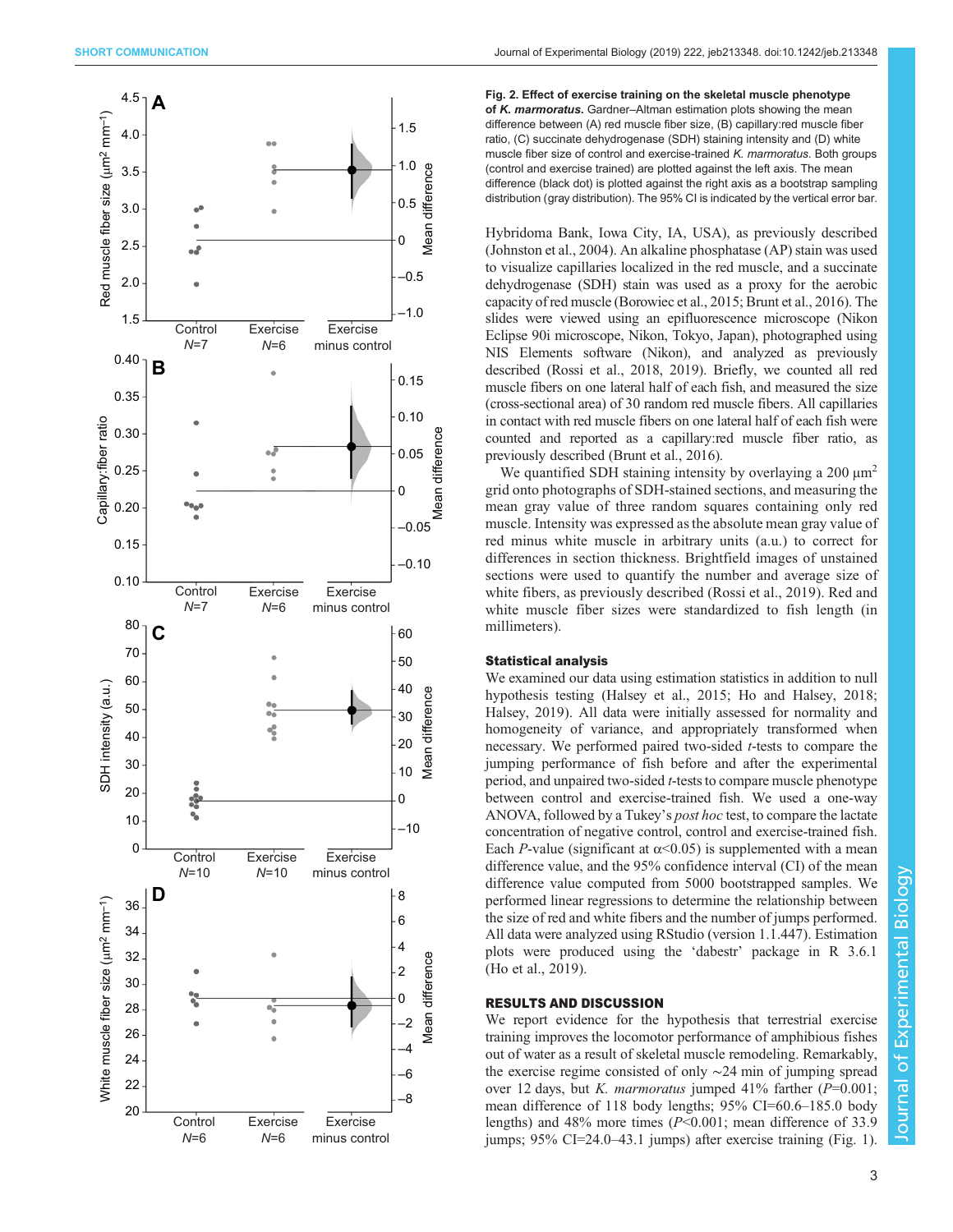Control fish showed no such differences in either the distance traveled ( $P=0.05$ ; mean difference of 27.3 jumps; 95% CI=−12.3– 85.9 jumps) or the number of jumps performed (paired t-test, P=0.54; mean difference of -2.2 jumps; 95% CI=-9.9–8.6 jumps) [\(Fig. 1](#page-1-0)). Exercise training also produced a more aerobic skeletal muscle phenotype in K. marmoratus. The red muscle fibers of exercise-trained fish were 29% larger than those of control fish (P<0.001; mean difference of 0.9 μm mm<sup>-1</sup>; 95% CI=0.6– 1.3 µm mm−<sup>1</sup> ; [Fig. 2A](#page-2-0)), suggesting hypertrophic growth, but the number of red muscle fibers did not differ between groups  $(P=0.81)$ ; mean difference of 0.9 red muscle fibers; 95% CI=−5.7–8.0 red muscle fibers). The positive correlation between the size of red muscle fibers and the number of jumps fish could perform before exhaustion ( $P=0.02$ ,  $R^2=0.42$ ,  $y=22.53x+22.09$ ) further supports the idea that improved terrestrial locomotor performance is driven by changes to the skeletal musculature. Moreover, the red muscle of exercise-trained fish had a higher capillary: fiber ratio  $(P=0.04;$ mean difference of 0.06; 95% CI=0.02–0.11; [Fig. 2B](#page-2-0)) and a higher SDH staining intensity  $(P<0.001)$ ; mean difference of 32.5 a.u.; 95% CI=27.6–39.4 a.u.; [Fig. 2](#page-2-0)C) compared with that of control fish. Overall, our findings indicate that skeletal muscle in K. marmoratus is highly responsive to terrestrial exercise training, and that muscle plasticity may assist in the effective exploitation of terrestrial habitats by amphibious fishes.

Jumping is often considered to be a burst movement, powered primarily by white anaerobic muscle ([James et al., 2007](#page-4-0)). In fish, skeletal muscle is composed mostly of white fibers (>90%), with a small band of red fibers running along the lateral line [\(Bone,](#page-4-0) [1978](#page-4-0)). Paradoxically, we found that exercise training resulted in a more aerobic, not anaerobic, skeletal muscle phenotype in K. marmoratus. Our findings are consistent with those of a previous study from our laboratory, which demonstrated that hypertrophy of red muscle fibers and increased red muscle capillarity improved the jumping performance (e.g. from 16 to 24 jumps performed before exhaustion) of K. marmoratus after 14 days of air exposure without exercise ([Brunt et al., 2016\)](#page-4-0). The red muscle hypertrophy in air-exposed fish resulted from the higher  $O_2$  availability in air compared with water rather than exercise [\(Rossi et al., 2018\)](#page-4-0), but emphasizes the importance of red muscle for jumping. Interestingly, both the current study and that of [Brunt et al. \(2016\)](#page-4-0) found that for every 10% increase in the size of red muscle fibers, the number of jumps fish could perform before reaching exhaustion increased by 13–17%. Although the



absolute number of jumps differed between these studies because of methodological differences (e.g. exhaustion criteria), the relative change in locomotor performance for a given change in muscle phenotype was very similar. Finally, the higher SDH staining intensity in the red muscle of exercise-trained K. marmoratus in the current study reflects an enhanced aerobic capacity, as the activity of SDH in skeletal muscle fibers correlates positively with  $O<sub>2</sub>$  consumption ([Bekedam et al., 2003\)](#page-4-0). Previous studies have similarly demonstrated a higher aerobic capacity in the red muscle of several exercise-trained non-amphibious fishes [\(Johnston et al., 1977; Johnston and Moon, 1980](#page-4-0); [McClelland](#page-4-0) [et al., 2006](#page-4-0)). Taken together, we suggest that enhanced  $O_2$  uptake and utilization by the red muscle of K. marmoratus may be critical for improved jumping performance.

We found that K. *marmoratus* fatigued after a few minutes of exercise, suggesting that their jumping behavior is not a completely aerobic performance. The size of the white muscle fibers in K. marmoratus did not change after exercise training  $(P=0.60;$ mean difference of  $-0.6 \,\mu m \, \text{mm}^{-1}$ ; 95% CI= $-2.2-1.7 \,\mu m \, \text{mm}^{-1}$ ; [Fig. 2D](#page-2-0)), nor did it correlate with the number of jumps fish performed before exhaustion  $(P=0.23)$ ,  $R^2=0.14$ ,  $y=-4.62x+222.80$ ). Similarly, we found no change in the number of white muscle fibers after exercise training  $(P=0.35; \text{ mean})$ difference of 245 white muscle fibers, CI=−485–861 white muscle fibers). However, the accumulation of lactate after jumping indicates that white muscle is important for powering terrestrial jumps. Whole-body lactate concentration was significantly higher immediately after submaximal exercise in both control  $(P<0.001)$ ; mean difference of 0.9 mmol  $1^{-1}$ ; 95% CI=0.8–1.1 mmol  $1^{-1}$ ) and exercise-trained fish ( $P \le 0.001$ ; mean difference of 1.1 mmol  $1^{-1}$ ; 95% CI=0.9–1.3 mmol  $1^{-1}$ ) relative to that in negative controls that were not induced to jump  $(P<0.001; Fig. 3)$ . Broadly, the exercise performance of fishes can been grouped into three categories: sustained, burst and prolonged ([Beamish, 1978; Plaut, 2001](#page-4-0); [Kieffer, 2010\)](#page-4-0). Sustained exercise is powered by aerobic muscle and can be maintained for long periods of time (>200 min), whereas burst exercise is powered by anaerobic muscle and results in fatigue after only a few seconds ([Brett, 1967\)](#page-4-0). The jumping performance of K. marmoratus is likely a prolonged exercise, which utilizes both aerobic and anaerobic muscle, lasts between 2 and 200 min, and ends in exhaustion. Overall, we suggest that both muscle types are important for jumping in *K. marmoratus*, but the reason why red muscle demonstrated a greater scope for

> Fig. 3. Effect of exercise training on the whole-body lactate concentration of K. marmoratus. Gardner–Altman estimation plots showing the mean difference between the whole-body lactate concentration of negative controls and control and exercisetrained K. marmoratus. All groups are plotted against the left axis. The mean difference (black dot) is plotted against the right axis as a bootstrap sampling distribution (gray distribution). The 95% CI is indicated by the vertical error bar.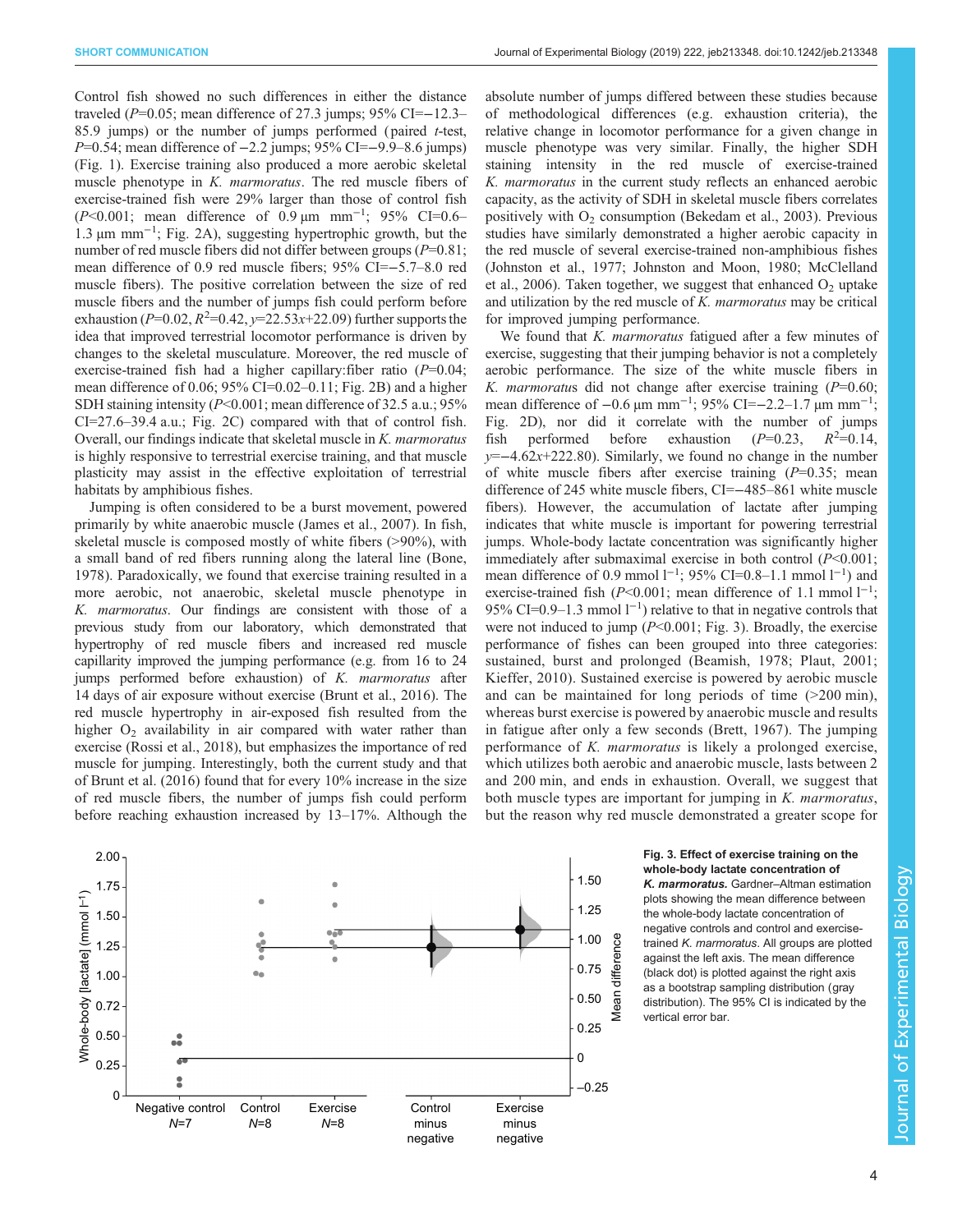<span id="page-4-0"></span>plasticity in response to exercise training remains unknown and is worthy of study.

## **Perspectives**

Improved terrestrial locomotor performance in K. marmoratus would presumably enhance their ability to exploit terrestrial habitats. In the wild, K. marmoratus must traverse terrestrial landscapes to forage, disperse to new aquatic environments, seek moist terrestrial habitats during the dry season, avoid predation and deposit embryos out of water ([Taylor, 1992](#page-5-0), [2012](#page-5-0)). Improved locomotor performance on land may allow K. marmoratus to more effectively accomplish these activities. More broadly, amphibious fishes with more terrestrial tendencies are likely to be better terrestrial athletes, and may therefore have increased fitness compared with conspecifics that spend more time in water. As a result, highly terrestrial phenotypes may persist in subsequent generations and lead to a positive feedback cycle. In other words, the more time fish spend on land, the more opportunity they have to gain the benefits of exercise, which may ultimately lead to their improved survival and reproduction. Interestingly, such positive feedback cycles are thought to underlie major evolutionary and ecological transitions (Crespi, 2004), such as the rise of the first land-dwelling tetrapods from ancient fishes.

### Acknowledgements

We thank Dr Todd Gillis for helpful comments, as well as Mike Davies, Matt Cornish, Nicole Carpenter and numerous undergraduate volunteers for animal care. We also thank the reviewers for helpful commentary.

#### Competing interests

The authors declare no competing or financial interests.

#### Author contributions

Conceptualization: W.M., G.S.R., P.A.W.; Methodology: W.M., G.S.R., P.A.W.; Validation: W.M., G.S.R., P.A.W.; Formal analysis: W.M., G.S.R.; Investigation: W.M., G.S.R.; Data curation: W.M., G.S.R.; Writing - original draft: W.M., G.S.R., P.A.W.; Writing - review & editing: G.S.R., P.A.W.; Visualization: G.S.R., P.A.W.; Supervision: P.A.W.; Funding acquisition: G.S.R., P.A.W.

#### Funding

Funding was provided by a Natural Sciences and Engineering Research Council of Canada (NSERC) graduate scholarship to G.S.R. and an NSERC Discovery Grant to P.A.W.

#### References

- [Amelio, D., Garofalo, F., Wong, W. P., Chew, S. F., Ip, Y. K., Cerra, M. C. and](https://doi.org/10.1016/j.niox.2013.03.005) Tota, B. [\(2013\). Nitric oxide synthase-dependent](https://doi.org/10.1016/j.niox.2013.03.005) "On/Off" switch and [apoptosis in freshwater and aestivating lungfish,](https://doi.org/10.1016/j.niox.2013.03.005) Protopterus annectens: [skeletal muscle versus cardiac muscle.](https://doi.org/10.1016/j.niox.2013.03.005) Nitric Oxide 32, 1-12. doi:10.1016/j. [niox.2013.03.005](https://doi.org/10.1016/j.niox.2013.03.005)
- [Ashley-Ross, M. A., Perlman, B. M., Gibb, A. C. and Long, J. H., Jr.](https://doi.org/10.1016/j.zool.2013.10.005) (2014). [Jumping sans legs: does elastic energy storage by the vertebral column](https://doi.org/10.1016/j.zool.2013.10.005) [power terrestrial jumps in bony fishes?](https://doi.org/10.1016/j.zool.2013.10.005) Zoology 117, 7-18. doi:10.1016/j.zool. [2013.10.005](https://doi.org/10.1016/j.zool.2013.10.005)
- Beamish, F. W. H. (1978). Swimming capacity. In: Fish physiology (ed. W. S. Hoar and D. J. Randall), pp. 101-189. New York; Academic.
- [Bekedam, M. A., van Beek-Harmsen, B. J., Boonstra, A., van Mechelen, W.,](https://doi.org/10.1046/j.1475-0961.2003.00517.x) [Visser, F. C. and van der Laarse, W. J.](https://doi.org/10.1046/j.1475-0961.2003.00517.x) (2003). Maximum rate of oxygen [consumption related to succinate dehydrogenase activity in skeletal muscle fibres](https://doi.org/10.1046/j.1475-0961.2003.00517.x) [of chronic heart failure patients and controls.](https://doi.org/10.1046/j.1475-0961.2003.00517.x) Clin. Physiol. Funct. Imaging 23, [337-343. doi:10.1046/j.1475-0961.2003.00517.x](https://doi.org/10.1046/j.1475-0961.2003.00517.x)
- Bergmeyer, H. U. and Bernt, E. (1974). Lactate dehydrogenase. In Methods of Enzymatic Analysis, 2nd edn. (ed. H. U. Bergemeyer), pp. 574-579, New York, NY: Academic Press.
- Bone, Q. (1978). Locomotor muscle. In Fish Physiology. Vol. 7 (ed. W. S. Hoar and D. G. Randall), p. 361424. London: Academic Press.
- [Borowiec, B. G., Darcy, K. L., Gillette, D. M. and Scott, G. R.](https://doi.org/10.1242/jeb.114579) (2015). Distinct [physiological strategies are used to cope with constant hypoxia and intermittent](https://doi.org/10.1242/jeb.114579) hypoxia in killifish ([Fundulus heteroclitus](https://doi.org/10.1242/jeb.114579)). J. Exp. Biol. 218, 1198-1211. doi:10. [1242/jeb.114579](https://doi.org/10.1242/jeb.114579)
- Brett, J. R. [\(1967\). Swimming performance of sockeye salmon \(](https://doi.org/10.1139/f67-142)Oncorhynchus nerka[\) in relation to fatigue time and temperature.](https://doi.org/10.1139/f67-142) J. Fish Res. Bd. Can. 34, [1731-1741. doi:10.1139/f67-142](https://doi.org/10.1139/f67-142)
- [Brunt, E. M., Turko, A. J., Scott, G. R. and Wright, P. A.](https://doi.org/10.1242/jeb.140970) (2016). Amphibious fish [jump better on land after acclimation to a terrestrial environment](https://doi.org/10.1242/jeb.140970). J. Exp. Biol. 219, [3204-3207. doi:10.1242/jeb.140970](https://doi.org/10.1242/jeb.140970)
- Crespi, B. J. [\(2004\). Vicious circles: positive feedback in major evolutionary and](https://doi.org/10.1016/j.tree.2004.10.001) ecological transitions.Trends Ecol. Evol. 19[, 627-633. doi:10.1016/j.tree.2004.10.001](https://doi.org/10.1016/j.tree.2004.10.001)
- Frick, N. T. and Wright, P. A. (2002). Nitrogen metabolism and excretion in the mangrove killifish Rivulus marmoratus II. Significant ammonia volatilization in a teleost during air exposure. J. Exp. Biol. 205, 91-100.
- [Gibb, A. C., Ashley-Ross, M. A. and Hsieh, S. T.](https://doi.org/10.1093/icb/ict052) (2013). Thrash, flip, or jump: the [behavioral and functional continuum of terrestrial locomotion in teleost fishes.](https://doi.org/10.1093/icb/ict052) Integr. Comp. Biol. 53[, 295-306. doi:10.1093/icb/ict052](https://doi.org/10.1093/icb/ict052)
- Gillis, G. B. (2000). Patterns of white muscle activity during terrestrial locomotion in the American eel (Anguilla rostrata). J. Exp. Biol. 203, 471-480.
- Gordon, M. S., Boëtius, I., Evans, D. H., McCarthy, R. and Oglesby, L. C. (1969). Aspects of the physiology of terrestrial life in amphibious fishes. J. Exp. Biol. 50, 141-149.
- Halsey, L. G. [\(2019\). The reign of the P-value is over: what alternative analyses](https://doi.org/10.1098/rsbl.2019.0174) [could we employ to fill the power vacuum?](https://doi.org/10.1098/rsbl.2019.0174) Biol. Lett. 15, 20190174. doi:10.1098/ [rsbl.2019.0174](https://doi.org/10.1098/rsbl.2019.0174)
- [Halsey, L. G., Curran-Everett, D., Vowler, S. L. and Drummond, G. B.](https://doi.org/10.1038/nmeth.3288) (2015). [The fickle P value generates irreproducible results.](https://doi.org/10.1038/nmeth.3288) Nat. Methods 12, 179-185. [doi:10.1038/nmeth.3288](https://doi.org/10.1038/nmeth.3288)
- [Ho, J., Tumkaya, T., Aryal, S., Choi, H. and Claridge-Chang, A.](https://doi.org/10.1038/s41592-019-0470-3) (2019). Moving beyond P [values: data analysis with estimation graphics.](https://doi.org/10.1038/s41592-019-0470-3) Nat. Methods 16, [565-566. doi:10.1038/s41592-019-0470-3](https://doi.org/10.1038/s41592-019-0470-3)
- [James, R. S., Navas, C. A. and Herrel, A.](https://doi.org/10.1242/jeb.02731) (2007). How important are skeletal [muscle mechanics in setting limits on jumping performance?](https://doi.org/10.1242/jeb.02731) J. Exp. Biol. 210, [923-933. doi:10.1242/jeb.02731](https://doi.org/10.1242/jeb.02731)
- Johnston, I. A. and Moon, T. W. [\(1980\). Endurance exercise training in the fast and](https://doi.org/10.1007/BF00691204) [slow muscles of a teleost fish \(](https://doi.org/10.1007/BF00691204)Pollachius virens). J. Comp. Physiol. 135, 147-156. [doi:10.1007/BF00691204](https://doi.org/10.1007/BF00691204)
- [Johnston, I. A., Davison, W. and Goldspink, G.](https://doi.org/10.1007/BF00688970) (1977). Energy metabolism of carp swimming muscles. J. Comp. Physiol. 114[, 203-216. doi:10.1007/BF00688970](https://doi.org/10.1007/BF00688970)
- [Johnston, I. A., Abercromby, M., Vieira, V. L. A., Sigursteindo](https://doi.org/10.1242/jeb.01292)́ttir, R. J., Kristjánsson, B. K., Sibthorpe, D. and Skúlason, S. (2004). Rapid evolution of [muscle fibre number in post-glacial populations of Arctic charr.](https://doi.org/10.1242/jeb.01292) J. Exp. Biol. 207, [4343-4360. doi:10.1242/jeb.01292](https://doi.org/10.1242/jeb.01292)
- Kawano, S. M. and Blob, R. W. [\(2013\). Propulsive forces of mudskipper fins and](https://doi.org/10.1093/icb/ict051) [salamander limbs during terrestrial locomotion: Implications for the invasion of](https://doi.org/10.1093/icb/ict051) land. Integr. Comp. Biol. 53[, 283-294. doi:10.1093/icb/ict051](https://doi.org/10.1093/icb/ict051)
- Kieffer, J. D. (2010). Perspective [exercise in fish: 50+ years and going strong.](https://doi.org/10.1016/j.cbpa.2010.02.009) [Comp. Biochem. Physiol. A Mol. Integr. Physiol.](https://doi.org/10.1016/j.cbpa.2010.02.009) 156, 163-168. doi:10.1016/j. [cbpa.2010.02.009](https://doi.org/10.1016/j.cbpa.2010.02.009)
- [Martin, K. L. M. and Lighton, J. R. B.](https://doi.org/10.2307/1445501) (1989). Aerial  $CO<sub>2</sub>$ , and  $O<sub>2</sub>$ , exchange during [terrestrial activity in an amphibious fish,](https://doi.org/10.2307/1445501) Alticus kirki (Blenniidae). Copeia 1989, [723-727. doi:10.2307/1445501](https://doi.org/10.2307/1445501)
- McClelland, G. B. [\(2012\). Muscle remodeling and the exercise physiology of fish.](https://doi.org/10.1097/JES.0b013e3182571e2c) Exerc. Sport Sci. Rev. 40[, 165-173. doi:10.1097/JES.0b013e3182571e2c](https://doi.org/10.1097/JES.0b013e3182571e2c)
- McClelland, G. B. and Scott, G. R. (2014). Muscle plasticity. In The Physiology of Fishes (ed. D. H. Evans, J. B. Claiborne and S. Currie), pp. 1-31. Boca Raton: CRC Press.
- [McClelland, G. B., Craig, P. M., Dhekney, K. and Dipardo, S.](https://doi.org/10.1113/jphysiol.2006.119032) (2006). [Temperature- and exercise-induced gene expression and metabolic enzyme](https://doi.org/10.1113/jphysiol.2006.119032) [changes in skeletal muscle of adult zebrafish \(](https://doi.org/10.1113/jphysiol.2006.119032)Danio rerio). J. Physiol. 577, [739-751. doi:10.1113/jphysiol.2006.119032](https://doi.org/10.1113/jphysiol.2006.119032)
- [Minicozzi, M., Kimball, D., Finden, A., Friedman, S. and Gibb, A. C.](https://doi.org/10.1002/ar.24117) (2019). Are [extreme anatomical modifications required for fish to move effectively on land?](https://doi.org/10.1002/ar.24117) [Comparative anatomy of the posterior axial skeleton in the cyprinodontiformes.](https://doi.org/10.1002/ar.24117) Anat. Rec. [doi:10.1002/ar.24117](https://doi.org/10.1002/ar.24117)
- [Palstra, A. P. and Planas, J. V.](https://doi.org/10.1007/s10695-011-9505-0) (2011). Fish under exercise. Fish Physiol. Biochem. 37[, 259-272. doi:10.1007/s10695-011-9505-0](https://doi.org/10.1007/s10695-011-9505-0)
- Plaut, I. (2001). Critical swimming speed: its ecological relevance. Comp. Biochem. Physiol. A. 131, 41-50.
- [Pronko, A. J., Perlman, B. M. and Ashley-Ross, M. A.](https://doi.org/10.1242/jeb.089961) (2013). Launches, [squiggles and pounces, oh my! The water-land transition in mangrove rivulus](https://doi.org/10.1242/jeb.089961)
- (Kryptolebias marmoratus). J. Exp. Biol. 216[, 3988-3995. doi:10.1242/jeb.089961](https://doi.org/10.1242/jeb.089961) [Rossi, G. S., Turko, A. J. and Wright, P. A.](https://doi.org/10.1242/jeb.180257) (2018). Oxygen drives skeletal muscle [remodeling in an amphibious fish out of water.](https://doi.org/10.1242/jeb.180257) J. Exp. Biol. 221, jeb180257. [doi:10.1242/jeb.180257](https://doi.org/10.1242/jeb.180257)
- [Rossi, G. S., Cochrane, P. V., Tunnah, L. and Wright, P. A.](https://doi.org/10.1007/s00360-019-01234-8) (2019). Ageing impacts [phenotypic flexibility in an air-acclimated amphibious fish.](https://doi.org/10.1007/s00360-019-01234-8) J. Comp. Physiol. B [doi:10.1007/s00360-019-01234-8](https://doi.org/10.1007/s00360-019-01234-8)
- Sayer, M. D. J. [\(2005\). Adaptations of amphibious fish for surviving life out of water.](https://doi.org/10.1111/j.1467-2979.2005.00193.x) Fish Fish. 6[, 186-211. doi:10.1111/j.1467-2979.2005.00193.x](https://doi.org/10.1111/j.1467-2979.2005.00193.x)
- Schmidt-Nielsen, K. [\(1972\). Locomotion: energy cost of swimming, flying and](https://doi.org/10.1126/science.177.4045.222) running. Science 177[, 222-228. doi:10.1126/science.177.4045.222](https://doi.org/10.1126/science.177.4045.222)
- Schoenfuss, H. L. and Blob, R. W. [\(2003\). Kinematics of waterfall climbing in](https://doi.org/10.1017/S0952836903004102) [Hawaiian freshwater fishes \(Gobiidae\): vertical propulsion at the aquatic](https://doi.org/10.1017/S0952836903004102)–